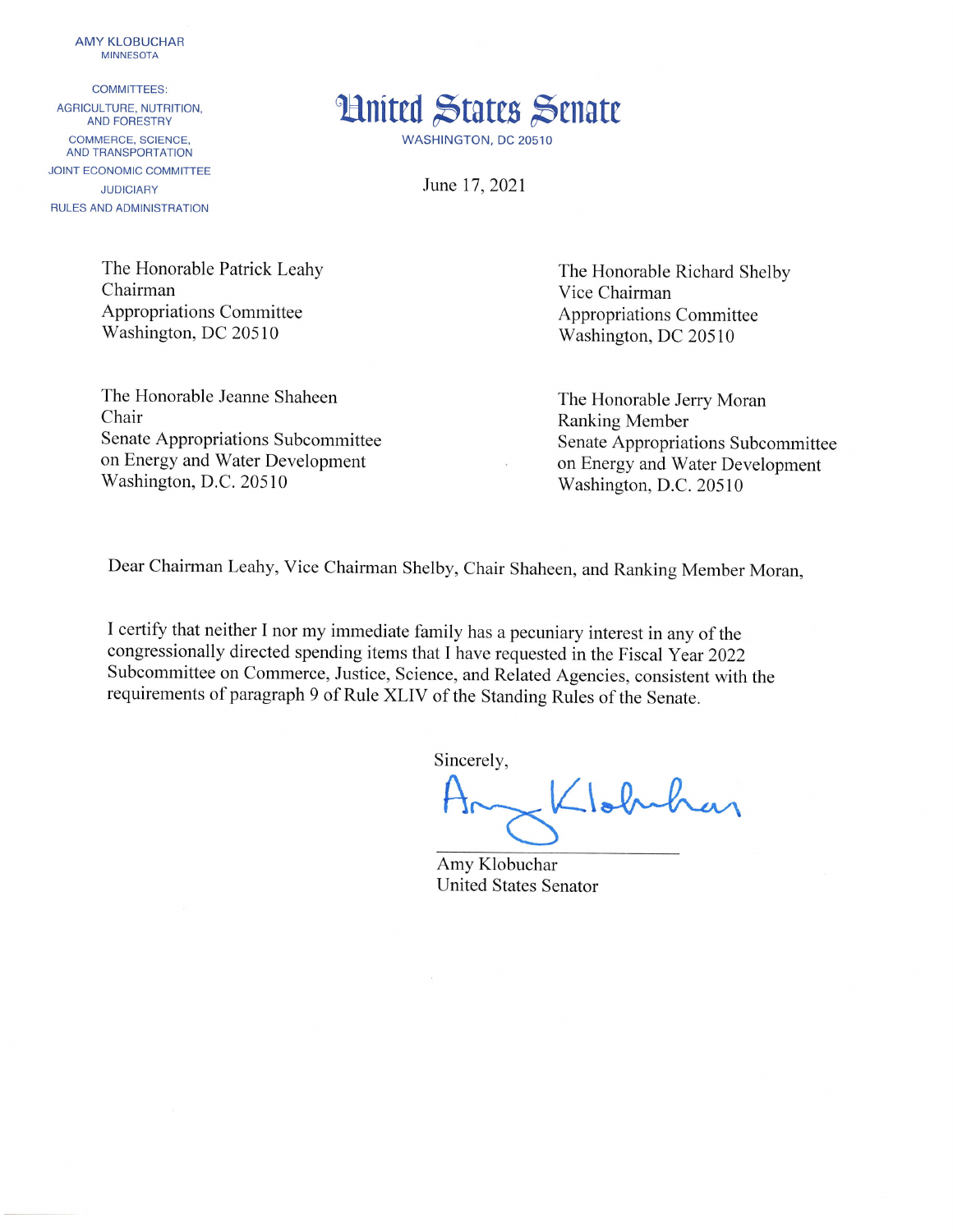## **Klobuchar, Amy(D-MN) Commerce, Justice and Science Congressionally Directed Spending Requests**

| <b>Recipient</b><br><b>Name</b>               | <b>Project Purpose</b>                                                                                                                                                                                                                                                                                                                                                                                                                                                                                                                                                                                                                                                                                                                                                                                                                                                                                                                                                                                                                                                                                                                                                                                                                                                                                                                                                                                                                                                                      | <b>Project</b><br><b>Location</b> | <b>Amount</b><br><b>Requested</b><br>(5000) |
|-----------------------------------------------|---------------------------------------------------------------------------------------------------------------------------------------------------------------------------------------------------------------------------------------------------------------------------------------------------------------------------------------------------------------------------------------------------------------------------------------------------------------------------------------------------------------------------------------------------------------------------------------------------------------------------------------------------------------------------------------------------------------------------------------------------------------------------------------------------------------------------------------------------------------------------------------------------------------------------------------------------------------------------------------------------------------------------------------------------------------------------------------------------------------------------------------------------------------------------------------------------------------------------------------------------------------------------------------------------------------------------------------------------------------------------------------------------------------------------------------------------------------------------------------------|-----------------------------------|---------------------------------------------|
| City of Duluth,<br>MN.                        | The Duluth Police Department seeks funds for 911 automated response<br>system for customer service. The city is proposing to improve their<br>equipment by adding a variety of software.<br>One program will extract geographic data, providing actionable insights to<br>keep communities safer, deploy resources more efficiently, and improve<br>external communications. Agencies will benefit from transparency allowing<br>for easy, seamless publication of data from agencies to the public. The<br>software will also provide automated data feeds, citizen-facing incident<br>alerts, and efficient and effect responses to public records requests. It will<br>also increase transparency by allowing citizens to view crime trends in via<br>mapping.<br>Another platform will provide law enforcement agencies a tool to leverage<br>data to better improve public perception, and increase efficiency. The<br>program will provide status updates to users of 911 as well as status<br>updates to those who are victims of crime to keep them apprised of their<br>investigation and how law enforcement can improve response and service<br>by enabling law enforcement agencies to send one-to-one text messages<br>and emails to those served. It also allows for mobile friendly surveys to<br>crime victims, reporting parties and other members of the community<br>providing critical input that can be used to direct resources, train staff, and<br>elevate service. | Duluth MN                         | \$750                                       |
|                                               | Lastly, a data management system will feature seven integrated modules:<br>Officer Profile, Training, Activity, Use of Force, Internal Affairs, Community<br>Engagement, and Performance Evaluations. These are essential for<br>capturing critical data and departmental reports to facilitate proactive<br>police management and preventative early intervention.                                                                                                                                                                                                                                                                                                                                                                                                                                                                                                                                                                                                                                                                                                                                                                                                                                                                                                                                                                                                                                                                                                                         |                                   |                                             |
| Office of the<br>Ramsey<br>County<br>Attorney | The Community Violence Prevention program will provide robust resources<br>and 24/7 support delivered by trusted community members. The plan<br>includes an effort co-led with the community, aligning City and County<br>resources, to invest in dedicated staff capacity to advance this work. In<br>addition, a community-based team of 24/7 support coaches will meet the<br>immediate safety and wellness needs of people caught up in serious<br>violence.                                                                                                                                                                                                                                                                                                                                                                                                                                                                                                                                                                                                                                                                                                                                                                                                                                                                                                                                                                                                                            | Ramsey<br>County MN               | \$900                                       |
| City of<br>Rochester, MN                      | Bridging the gap between young people, minorities, and law enforcement is<br>a challenge faced daily by the Rochester Police Department. The Rochester<br>Police Department seeks to launch a Community Collaboration Program<br>focused on two audiences, youth and diverse residents. The initiative will<br>provide opportunities for officers to interact with these groups in<br>non-confrontational settings and build trust. The Community Collaboration<br>Program will provide opportunities for officers to build relationships with<br>kids, mentor troubled adolescents, and encourage diverse residents to<br>engage in public service.                                                                                                                                                                                                                                                                                                                                                                                                                                                                                                                                                                                                                                                                                                                                                                                                                                        | Rochester<br>MN                   | \$350                                       |
| City of<br>Rochester, MN                      | The Rochester Police Department seeks COPS Law Enforcement Technology<br>funding to adopt an Records Management System (RMS) that integrates<br>the agency's mobile video and digital storage technologies into a<br>cloud-based report writing and storage solution. The RMS will use artificial<br>intelligence to monitor video and provide an early-warning pointer system<br>to the department's Office of Police Standards and Accountability.                                                                                                                                                                                                                                                                                                                                                                                                                                                                                                                                                                                                                                                                                                                                                                                                                                                                                                                                                                                                                                        | Rochester<br><b>MN</b>            | \$500                                       |
| Saint Cloud<br>Police<br>Department           | The specific need for this funding is to increase visibility and community<br>involvement in an additional neighborhood with the expectation to reduce<br>crime, increase police and community interaction, and unify neighborhood<br>organizations. This would be accomplished with purchase of an existing<br>residence to establish the City of Saint Cloud second House. COP stands for<br>Community Outpost and is a home in a neighborhood that has had issues<br>with crime activity.<br>The first COP House was established in the City of Saint Cloud in August of<br>2017 on the city's south-side and has thrived as a Outpost for the<br>community. The amount of direct spending requested would be utilized to<br>purchase and make improvements on an existing residence as well as<br>provide adequate funding to modify the residence to accommodate COP                                                                                                                                                                                                                                                                                                                                                                                                                                                                                                                                                                                                                   | Saint Cloud,<br>MN MN             | \$475                                       |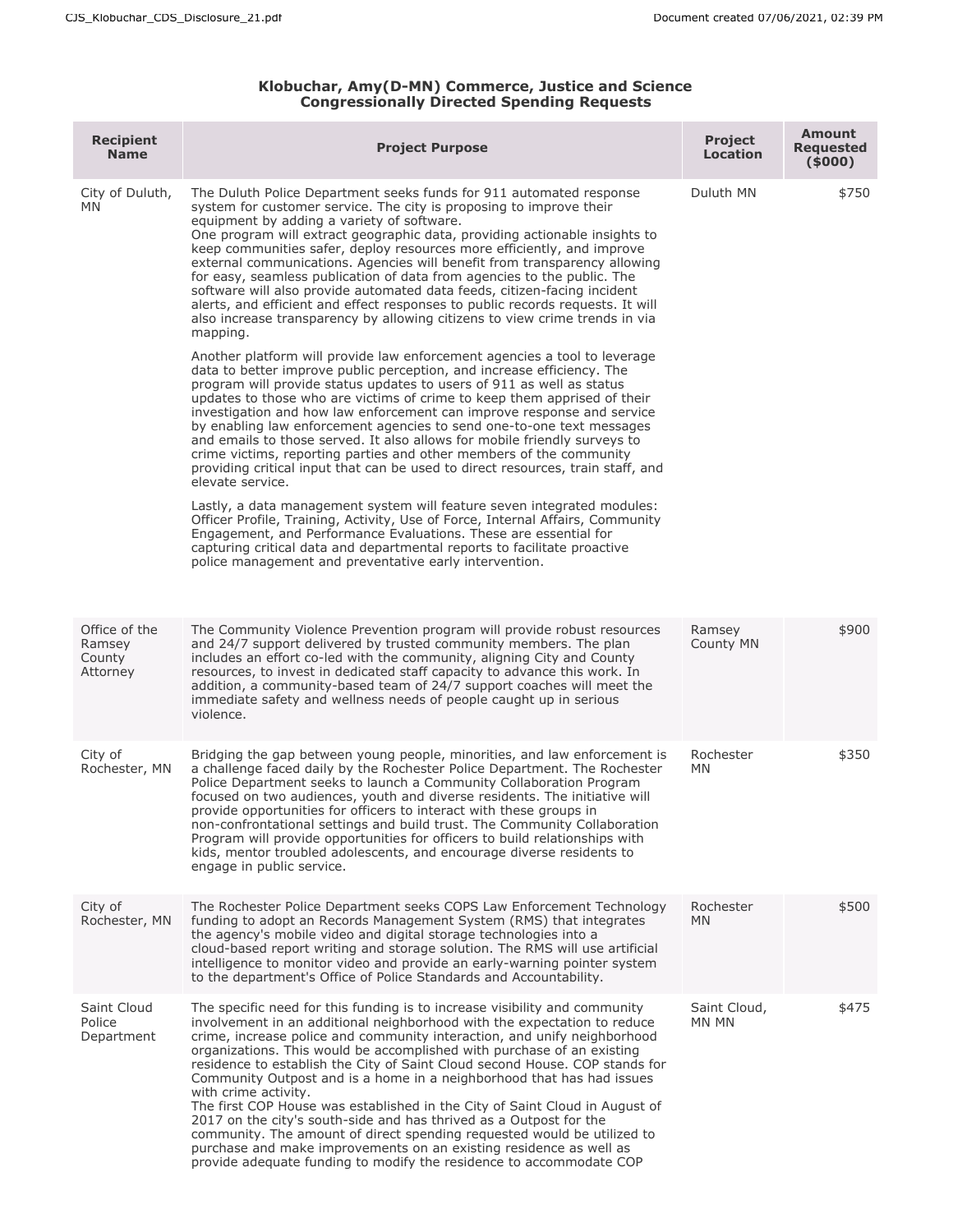|                                                    | House programming and office space for tenants not limited to but would<br>include human services, health care, neighborhood organization space and<br>ambulance services. The new Community Outpost would be considered on<br>the cities east side which has seen a significant shift in quality of life issues<br>to include crime, homelessness, and mental health calls for service.                                                                                                                                                                                                                                                                                                                                                                                                                                                                                                                                                                                                                                                                                                                                                                                                                                                                                                     |                    |          |
|----------------------------------------------------|----------------------------------------------------------------------------------------------------------------------------------------------------------------------------------------------------------------------------------------------------------------------------------------------------------------------------------------------------------------------------------------------------------------------------------------------------------------------------------------------------------------------------------------------------------------------------------------------------------------------------------------------------------------------------------------------------------------------------------------------------------------------------------------------------------------------------------------------------------------------------------------------------------------------------------------------------------------------------------------------------------------------------------------------------------------------------------------------------------------------------------------------------------------------------------------------------------------------------------------------------------------------------------------------|--------------------|----------|
| Women's<br>Advocates,<br>Inc.                      | Women's Advocates requests funding for their emergency domestic<br>violence shelter, which annually provides safety, basic needs, and caring<br>support and advocacy to 125 victim/survivors and up to 150 of their<br>children.<br>A U.S. Department of Housing and Urban Development contract, which<br>expires in December 2021, represents around 20 percent of Women's<br>Advocates annual shelter operations budget. While Women's Advocates has<br>other sources of funding to support families in crisis, maintaining shelter<br>operations is an ongoing challenge as most currently available funding<br>sources are targeted to identifying and moving victim and survivors into<br>transitional housing and cannot be allocated toward sheltering women in<br>acute crisis.<br>Women's Advocates is seeking three years of transitional funding to ensure<br>they can keep the shelter doors open and continue to be a refuge for DV<br>victims while they identify new funding. The project includes building<br>maintenance and repairs, utilities costs, depreciation and other<br>facilities-related costs, as well as wages and benefits for facilities<br>maintenance staff.                                                                                               | Saint Paul<br>MN   | \$1,500  |
| City of Saint<br>Paul                              | The City of Saint Paul requests funding to replace its fleet of Motorola<br>800MHz radios used by first responders to ensure continuity of<br>communications and safety for both the responders and to call for<br>resources to serve and protect the community.                                                                                                                                                                                                                                                                                                                                                                                                                                                                                                                                                                                                                                                                                                                                                                                                                                                                                                                                                                                                                             | Saint Paul<br>MN.  | \$2,000  |
| PCs for People                                     | Bridging the digital divide means ensuring that everyone has equitable<br>access to the technology tools needed to fully participate in society. Due to<br>the increase in demand for laptops, PCs for People has requested \$105,000<br>to purchase 300 laptops from an electronics recycler so they can distribute<br>them to low-income families within the Twin Cities. The price for each<br>laptop that they will purchase is \$350. PCs for People will then refurbish<br>each device and load a genuine Microsoft operating system and Windows<br>10 Pro. Additional software will include LibreOffice, Google Chrome,<br>Windows Defender, MalwareBytes, CCleaner, and VLC Player. PCs for People<br>staff will provide digital literacy materials to all individuals receiving a<br>computer with topics including how to set up the computer at home, where<br>to get mobile internet service, what software is included with the PC, how<br>to avoid viruses, and where to go if you need support or a repair. After<br>distributing the laptops, PCs for People provides all customers with a full<br>year of warranty and repairs and access to customer service support<br>members. Their customer service team has representatives that speak<br>Spanish, Hmong, and Somali. | Saint Paul<br>MN   | \$105    |
| Minnesota<br>Bureau of<br>Criminal<br>Apprehension | This proposal is for an expansion of an existing Minnesota Bureau of<br>Criminal Apprehension (BCA) Bemidji Regional Facility which is expected to<br>expand the building from approximately 25,000 to 50,000 square feet. It<br>would house personnel from the various divisions within the BCA including<br>Investigations, the Forensic Science Services, and Minnesota Justice<br>Information Services (MNJIS). Funding would be required for design,<br>renovation, new construction and supplying the facility with the necessary<br>additional furnishings and laboratory equipment. The BCA would seek<br>additional state funding and for on-going operating expenses after<br>construction is complete. The expansion would impact all aspects of the<br>services provided from this location including standard office space,<br>interview/polygraph room, laboratory space, evidence storage,<br>meeting/training room(s), and garage area(s) to maintain response<br>vehicles as well as a space for processing evidence. The building would<br>require heightened security measures included in the building design, with<br>security cameras, perimeter fencing, break-in alarms and access control to<br>be compatible with existing BCA security protocols.                 | Saint Paul<br>MN.  | \$38,000 |
| City of Saint<br>Paul                              | The Saint Paul Police Department's (SPPD) Law Enforcement Career Path<br>Academy (LECPA) is a collaboration that builds a pathway to law<br>enforcement careers for young adults who have traditionally faced<br>additional barriers, including race, income, gender, and lack of education.<br>Its graduates are currently helping to diversify the SPPD, but even those<br>who have not become SPPD officers have gained college degrees and work<br>experience and have provided hundreds of hours of community service<br>because of their time in LECPA.                                                                                                                                                                                                                                                                                                                                                                                                                                                                                                                                                                                                                                                                                                                                | Saint Paul,<br>MN. | \$1,500  |